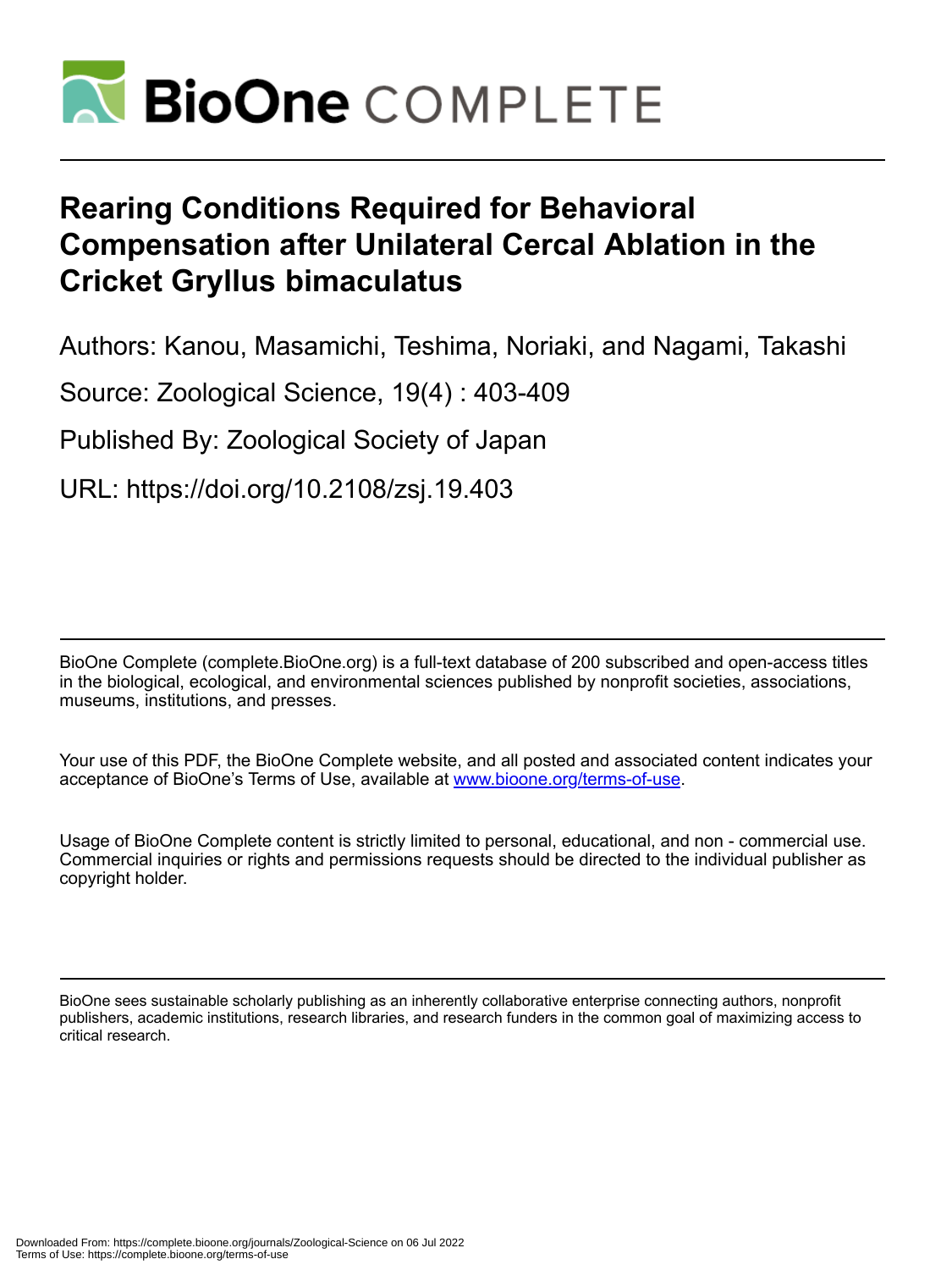# **Rearing Conditions Required for Behavioral Compensation after Unilateral Cercal Ablation in the Cricket**  *Gryllus bimaculatus*

Masamichi Kanou\*, Noriaki Teshima and Takashi Nagami

*Department of Biology and Earth Sciences, Faculty of Science, Ehime University, Matsuyama 790-8577, Japan*

**ABSTRACT**—The rearing condition necessary for behavioral compensation after sensory deprivation was investigated in the cricket *Gryllus bimaculatus*. The right-cercus-ablated cricket was reared in a glass vial with a slightly larger diameter than the body length of the cricket. After two weeks of rearing in the vial, the air-puff-evoked escape behavior of the cricket was investigated. The response rate (relative occurrence of the escape behavior after a standard air puff) obtained was identical with that of crickets reared in a large cage. On the other hand, unlike crickets reared in a large cage, the distorted escape directional property of the cricket reared in the vial was not compensated at all. Control experiments proved that the restraint in the vial did not affect the motor system, and the air motion from environments was not essential for the compensational recovery of the escape direction. Therefore, the ablated crickets required spontaneous walking in order to compensate the directionality of their escape. A self-generated wind caused by spontaneous walking appears necessary for the crickets to realize the defect of their sensory system and to compensate the related escape behavior. A hypothesis for the compensation mechanism based on the efference copy signal is proposed.

**Key words:** cricket, escape behavior, behavioral compensation, plasticity

# **INTRODUCTION**

The cricket *Gryllus bimaculatus* shows an escape behavior from an incoming air puff (Gras and Hörner, 1992; Kanou *et al*., 1999, 2001). Since this behavior is also observed in cockroaches (Camhi and Tom, 1978; Camhi *et al*., 1978), it must be a good adaptive behavior for evasion from attack by their predators. The motion of the air around the body is detected by a large number of mechanosensitive filiform hairs on the cerci, a pair of appendages at the end of abdomen (Bentley, 1975; Shimozawa and Kanou, 1984a, b; Kanou *et al*., 1999, 2001). However, a cricket makes a misoriented escape after undergoing unilateral cercal ablation (Kanou *et al*., 1999). Thus, the sensory inputs detected by filiform hairs on both cerci are necessary for the cricket to recognize accurately the direction of the air puff stimulus. A certain period after the ablation, however, the unilaterally cercal ablated cricket becomes capable of escaping toward an appropriate direction, i.e., behavioral compensation occurs (Kanou *et al*., 1999). Such a behavioral compensation must arise from neuronal plasticity. Some giant interneurons

\* Corresponding author: Tel. +81-89-927-9631; FAX. +81-89-927-9631.

E-mail: kanou@sci.ehime-u.ac.jp

(GIs), for example, show functional changes after unilateral cercal ablation (Matsuura and Kanou, 1998b).

We have previously reported that a unilaterally cercal ablated cricket shows behavioral compensation in terms of both the response rate and the escape direction within two weeks of rearing in a large cage together with other ablated crickets (5~6 crickets) (Kanou *et al*., 1999). It was found that crickets did not modify their behaviors in a "trial and error" fashion because there was no predator that attacked the crickets in the cage. The question is how the unilaterally cercal ablated crickets can accurately recognize the direction of an air motion and complete the compensational changes in their neural systems.

It has been reported that a unilaterally cercal ablated cockroach also shows compensational recovery in both the escape direction (Vardi and Camhi, 1982a) and the function of GIs (Vardi and Camhi, 1982b). However, the degree of compensation was less when the ablated cockroach was housed in a small plastic cup during the recovery period (Vardi and Camhi, 1982a). Although the compensation mechanism was not clarified, the rearing method used limited significantly the self-generated wind during free walking and ambient wind from environments. These results suggest that the stimulation of filiform hairs on an intact cercus is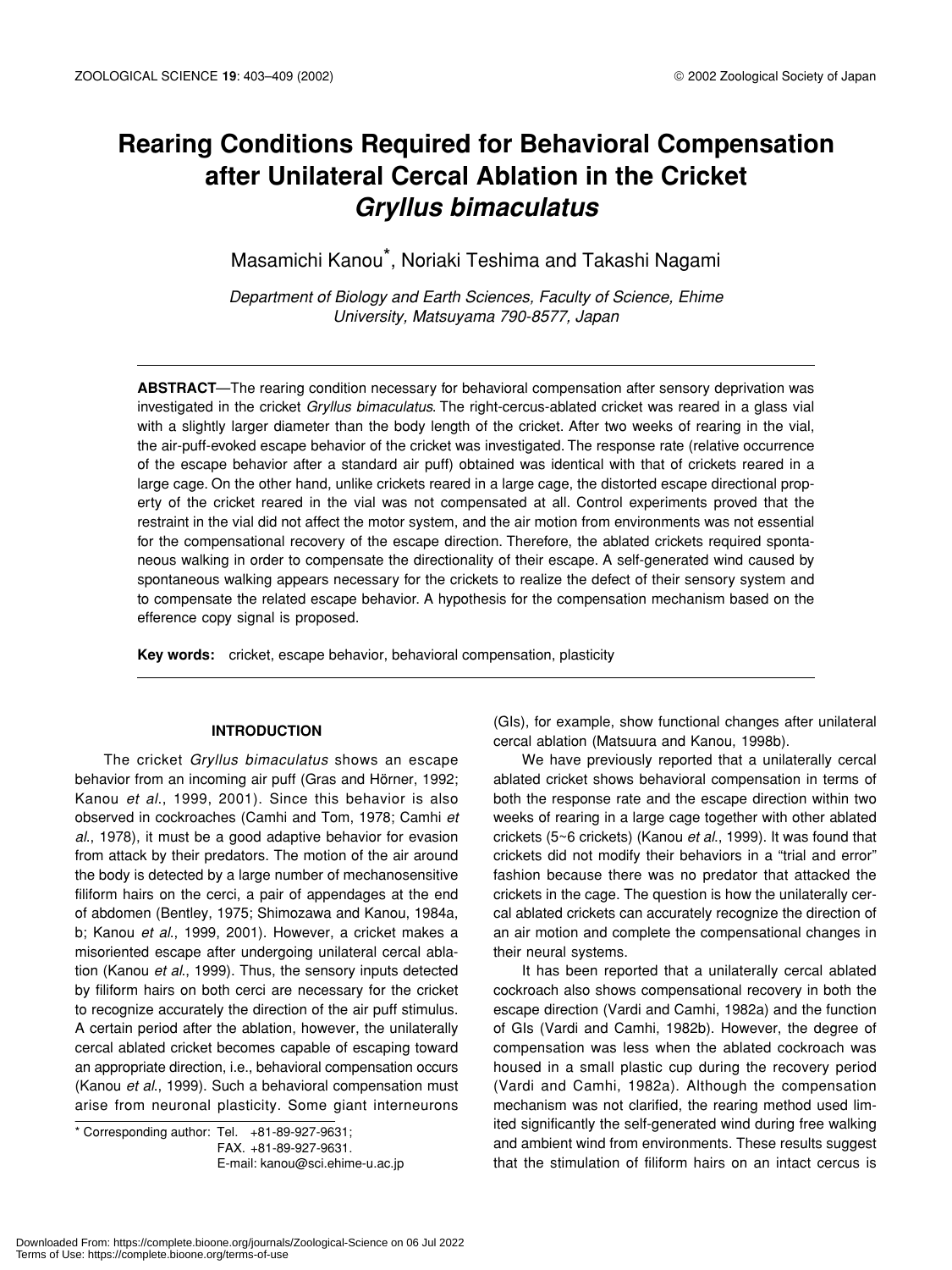essential for the compensation. Actually, sensory deprivation by immobilizing the filiform hairs on an intact cercus prevented a compensational recovery of the escape direction of a cockroach (Volman and Camhi, 1988). Based on these facts, we speculate that the mechanism for behavioral compensation in cercal ablated crickets is similar to that in cockroaches because as far as we consider, detection of a self-generated wind is a unique way by which the insect can recognize the inconsistency between the actual direction of the wind and the direction sensed by its sensory system. In order to explore this, in the present study, we reared a unilaterally cercal ablated cricket in a small glass vial in order to limit the spontaneous walking of the insect and, after a certain period, investigated the degree of behavioral compensation for an air puff stimulus. Furthermore, control experiments were carried out in order to exclude other factors that might possibly prevent the compensational recovery of the escape direction. From the results obtained in the present experiments, we propose a hypothesis that explains how a unilaterally cercal ablated cricket compensates the direction of a wind-evoked escape behavior.

# **MATERIALS AND METHODS**

#### **Animals**

Adult female crickets, *Gryllus bimaculatus*, one week after the imaginal molt, were used. They were collected from a colony maintained in our laboratory. They were fed with "insect chow" (Oriental Koubo) and carrots. A shell vial filled with water and plugged with a cotton ball served as water supply and an egg-laying place. The temperature of the culture room was kept at 29±1°C and the LD cycle was 12:12.

#### **Behavioral experiments**

The behavioral responses of crickets were investigated using an air puff stimulus. The air puff used was a jet of air produced by an air compressor (Hitachi, BEBICON 0.2OP-5S). We used an air puff with a peak velocity of 3.0 m/sec as a standard stimulus (Kanou *et al*., 1999, 2001). The stimulus duration was 70 msec. Behavioral responses were recorded on a videotape and the response angles relative to the stimulus angles (Fig. 1) were measured on a CRT screen. After plotting the data, the slope of the regression line and the correlation coefficient of the plots were calculated and employed as indices to assess the mean direction of the escape. When the averaged response direction is 180° opposite the stimulus source, the regression line will be  $y=x$ . The response rate, i.e., the relative occurrence of the escape behavior after a standard stimulus, was also investigated. The experimental setup and the stimulus profile were the same as those used in our previous studies (Kanou *et al*., 1999, 2001).

It has been revealed that the compensation of the escape direction in unilaterally cercal ablated adult crickets was completed within 14 days of rearing in a large cage (Kanou *et al*., 1999). Therefore, the behavioral investigation in the present study was carried out on the 14th, 15th and 16th days after the start of the conditioned rearing.

#### **Cercal ablation**

In the experiment of sensory deprivation, the right cercus of a cricket was cut at the base with a sharp razor blade. During the surgery, crickets were immobilized on a petri dish filled with ice for lowtemperature anesthesia. Special attention was paid not to leave any wind-sensitive filiform hairs.

#### **Conditions for insect rearing**

In the experiments, we employed two different methods for insect rearing. In the first method, a cricket was reared in a glass vial. The inner diameter of the vial (38 mm) was slightly larger than the body length of the cricket. Another vial with a smaller diameter (25 mm), which was filled with water and plugged with a cotton ball for water supply, was hung inside the large vial (Fig. 2). The height of the space between the large and small vials was about 25 mm. Although the cricket kept in the space could drink water and eat insect chow scattered at the bottom of the large vial, it was restrained in the space and could not make any continuous walking. The cricket kept in the vial was almost completely isolated from any air motion coming from the outside of the vial.

In the second method, we used a tube made of wire mesh, which had diameter identical to that of the large glass vial (ref. Fig. 3). A large vial filled with water and plugged with a cotton ball was mounted on the wire-mesh tube. Although the motion of the cricket in the tube was also limited as in the first method, the cricket could experience air motion in the culture room caused by an air purifier (0.1–0.2 m/sec). The crickets sometimes experienced stronger air motion (0.5–1.5 m/sec), when the fan of the temperature controller



**Fig. 1.** Conventions for measuring stimulus (A) and response (B) angles.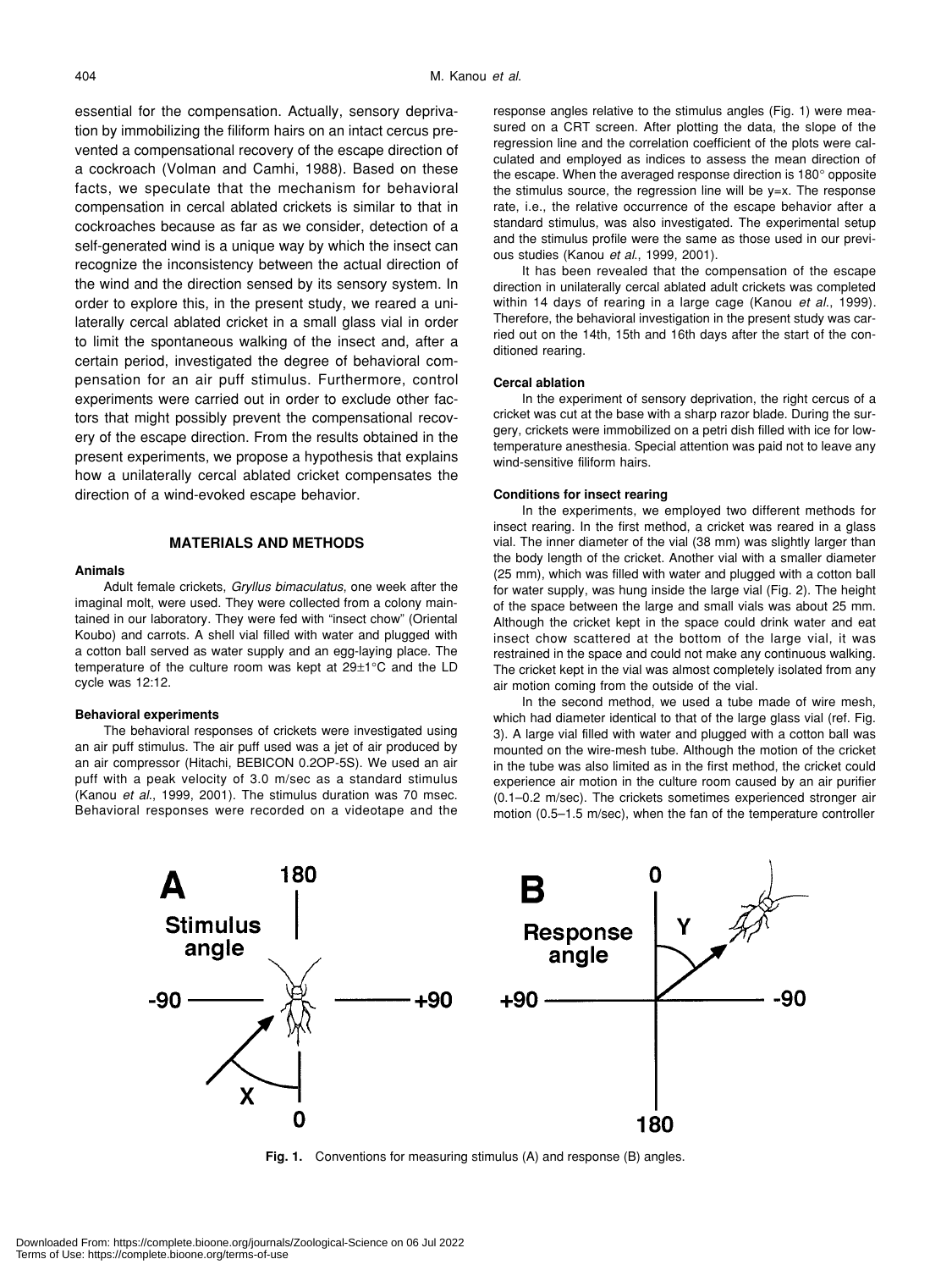

**Fig. 2.** A: A method of cricket rearing in a glass vial. See text for details. B: Stimulus and response angles of right-cercus-ablated crickets reared in a glass vial for two weeks. The slope of the regression line shows that no compensational change in the escape direction occurred in the crickets. A regression line (dashed line; y=0.94x+0.4) obtained from crickets reared in a large cage after a right-cercus ablation (Kanou *et al*., 1999) is shown for comparison. Dagger: As the difference between ideal (y=x) and actual response angle exceeded 180°, the datum was excluded in the calculation of the regression line and the correlation coefficient.



**Fig. 3.** A: A method of cricket rearing in a wire-mesh tube. See text for details. B: Stimulus and response angles of right-cercus-ablated crickets reared in a wire-mesh tube for two weeks. Similar to crickets reared in a glass vial, no compensational change in the escape direction occurred in these crickets. Dagger: Refer the legend of Fig. 2.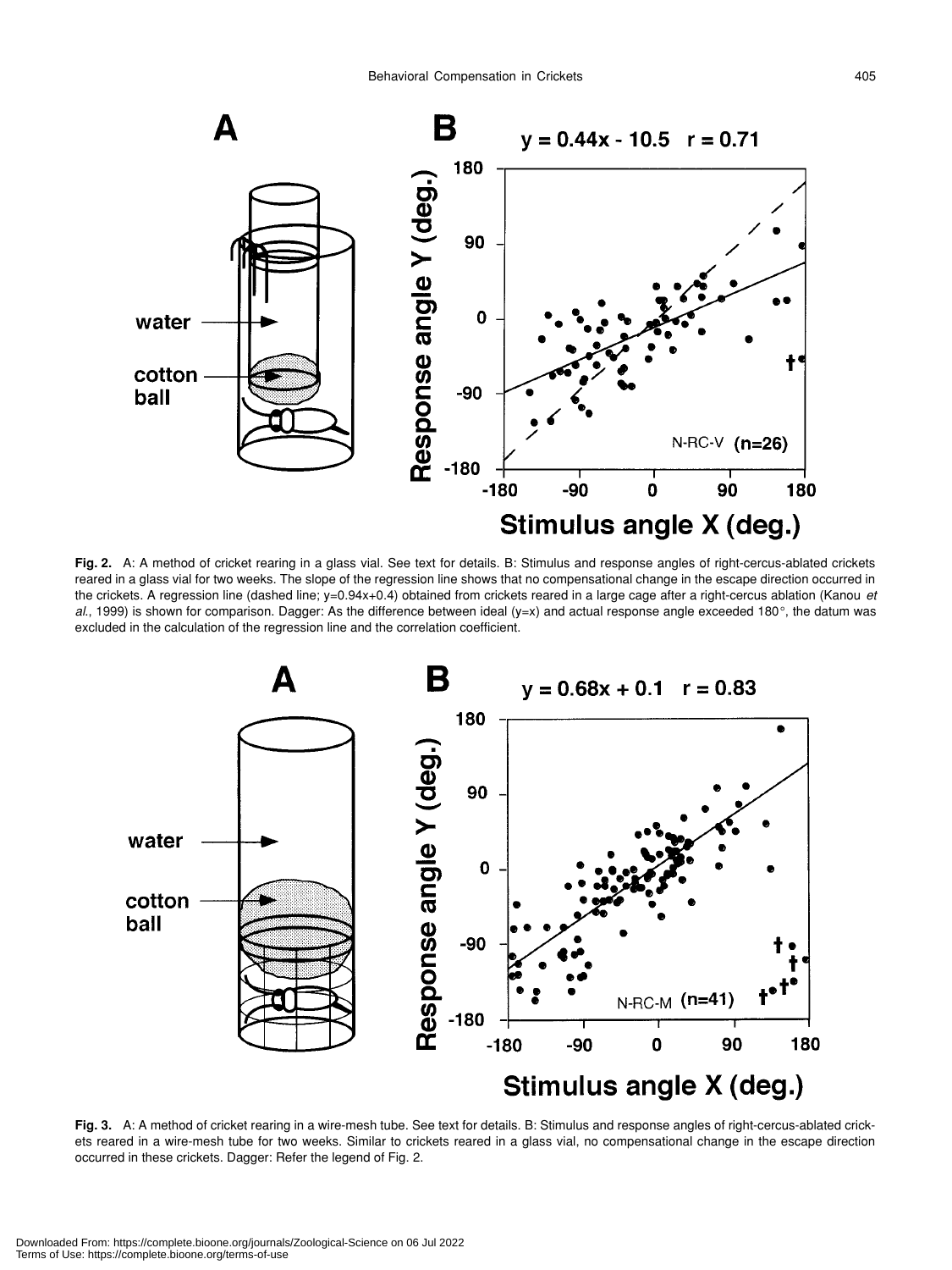#### **Statistics**

Statistical differences were analysed by a *z*-test for response rate, a *t*-test for slope of regression line and a *z*-test for correlation coefficient after *z*-transformation.

# **RESULTS**

# **Escape behavior of right-cercus-ablated crickets reared in a glass vial**

Each cricket was reared in a glass vial after right-cercus ablation (Fig. 2A). The escape behavior of the cricket was investigated on the 14th, 15th and 16th days after the ablation with a standard air puff (3.0 m/sec). The response rate obtained from 26 ablated crickets was 21.4% (67 responses / 313 trials: Table 1). This response rate (21.4%) was significantly higher (P<0.05) than that measured one day after the ablation (5.5%; Kanou *et al*., 1999). Therefore, compensational recovery of the response rate occurred even when the crickets were reared in the glass vial. The response rate of the unilaterally cercal ablated crickets reared in a large cage showed a fluctuation after the recovery to some extent (Kanou *et al*., 1999). As the response rate obtained in the present study was within the fluctuating range, it was concluded that rearing in the vial did not affect the compensational recovery of the response rate.

The directional property of the air-puff-evoked escape behavior was also investigated in the crickets reared in a glass vial (Fig. 2A). The regression line and the correlation coefficient, which indicate behavioral directionality, were y=0.44x-10.5 and 0.71, respectively (Fig. 2B and Table 1). The directional properties obtained in the present study were again compared to those previously measured in the right-cercus-ablated crickets reared in a large cage (Kanou *et al*., 1999; Table 1). In such crickets, the regression line and the correlation coefficient were  $v=0.94x+0.4$  and 0.93, respectively (the regression line is shown in Fig. 2). Both the slope of the regression line and the correlation coefficient obtained in the present study were significantly smaller (P<0.05) than those obtained in the previous study. The slope of regression line and the correlation coefficient of the unilaterally cercal ablated crickets reared in a large cage showed a fluctuation during a recovery period (Kanou *et al*., 1999). As the slope of regression line obtained in the present study was almost identical with the smallest one during the recovery period, it was confirmed that no compensational recovery of the escape direction occurred in the crickets reared in the glass vial.

In another group of crickets (48 crickets), the same experiment was carried out for further reconfirmation. The regression line of the group was y=0.42x-4.8 and the correlation coefficient was 0.70. The result again suggests that compensation of the escape direction did not occur in the crickets reared in the glass vial. Therefore, it appears that the unilaterally cercal ablated crickets require spontaneous walking for the compensation of the escape direction. We carried out the following experiments in order to exclude other possible reasons to explain the result and to confirm the above conclusion.

# **Escape behavior of right-cercus-ablated crickets reared in a wire-mesh tube**

Rearing in the glass vial limits not only the spontaneous walking but also any air motion from the environment. As the sensation of such air motion may have some effects on the compensation of the escape direction, we carried out the same experiment in the right-cercus-ablated crickets reared in a wire-mesh tube instead of the glass vial (Fig. 3A). The escape behavior of these crickets was also investigated on the 14th, 15th and 16th days after the ablation.

The response rate measured in 41 crickets reared in a wire-mesh tube was 23.0% (116 responses / 504 trials; Table 1). It was not significantly different (P>0.05) from the response rate measured in the crickets reared in a glass vial (21.4%). Therefore, the recovery of the response rate is not affected by air motion from the environment.

The regression line and the correlation coefficient of the ablated crickets reared in a wire-mesh tube were y=0.68x+0.1 and 0.83, respectively (Fig. 3B and Table 1). The slope of the regression line and the correlation coefficient were significantly smaller than those measured in the ablated crickets reared in a large cage (P<0.05;  $y=0.94x+0.4$ ,  $r=0.93$ ) and those were within the fluctuation during the recovery period. Therefore, no compensational recovery of the escape direction occurred in the crickets reared in the wire-mesh tube as in those reared in the glass vial, and it was confirmed that air motion from the environment is not essential for the crickets to compensate the

**Table 1.** Summary of the escape behavior of crickets reared under different conditions

|                | Number of<br>insects used | Number<br>of trials | Number of<br>responses | Response<br>rate $(%)$ | Regression line      | Correlation<br>coefficient |                    |
|----------------|---------------------------|---------------------|------------------------|------------------------|----------------------|----------------------------|--------------------|
| intact / cage  |                           |                     |                        | $53.7{\pm}5.0$         | $y=0.90x - 1.3$      | 0.87                       | Kanou et al., 1999 |
| intact / mesh  | 22                        | 267                 | 161                    | 60.3                   | $v=0.89x + 4.3$      | 0.91                       | present study      |
| ablated / cage | 41                        | 612                 | 79                     | 12.9                   | $v=0.94x + 0.4$      | 0.93                       | Kanou et al., 1999 |
| ablated / vial | 26                        | 313                 | 67                     | 21.4                   | $v = 0.44x - 10.5$   | 0.71                       | present study      |
| ablated / mesh | 41                        | 504                 | 116                    | 23.0                   | $v = 0.68x +$<br>0.1 | 0.83                       | present study      |

intact: intact crickets, ablated: right-cercus-ablated crickets, cage: reared in a large cage, vial: reared in a glass vial, mesh: reared in a wiremesh tube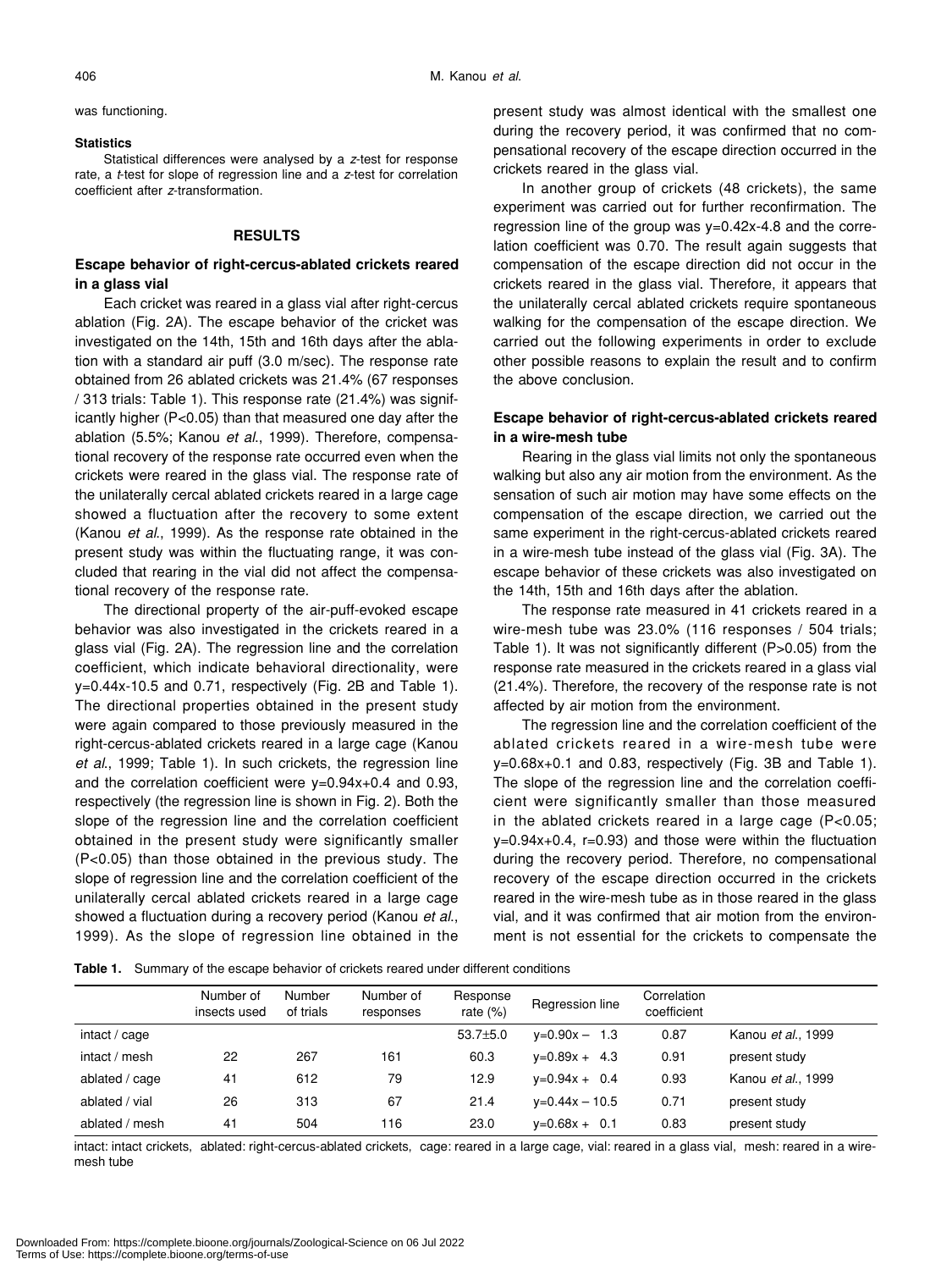

**Fig. 4.** A: Each intact cricket was reared in a wire-mesh tube. B: Stimulus and response angles of intact crickets reared in a wire-mesh tube for two weeks. The escape direction is as accurate as that in crickets reared in a large cage.

escape direction.

# **Escape behavior of intact crickets reared in a wire-mesh tube**

Rearing under restraint may prevent compensational recovery of the escape direction by affecting the motor system, e.g., it may cause degeneration of leg muscles. In order to explore this, each intact cricket was reared in a wire-mesh tube (Fig. 4A). Similar to other experiments, the escape behavior of the intact cricket was investigated on the 14th, 15th and 16th days from the start of rearing.

The response rate measured in 22 crickets was 60.3% (161 responses / 267 trials; Table 1). It was not significantly different (P>0.05) from the response rates measured in intact crickets reared in a large cage (Kanou *et al*., 1999; Table 1). Therefore, it was confirmed that the restraint did not affect the response rate.

The regression line and the correlation coefficient obtained from such crickets were y=0.89x+4.3 and 0.91, respectively (Fig. 4B and Table 1). Both the slope of the regression line and the correlation coefficient were the same as those obtained in intact crickets reared in a large cage (Kanou *et al*., 1999; Table 1). Therefore, the motor system of the cricket functioned normally even after long-term restraint.

# **DISCUSSION**

We have shown that in unilaterally cercal ablated crick-

ets, compensational recovery of the escape direction requires the rearing condition under which the insect can move freely. That result is identical with that reported in the compensational recovery of the escape direction in unilaterally cercal ablated cockroaches, *Periplaneta americana* (Vardi and Camhi, 1982a). Therefore, neural compensation that underlies the behavioral compensation seems to be based on the same mechanism in both crickets and cockroaches. In crickets, it was proved that long-term restraint in the vial did not affect the motor system, and isolation from ambient air motion had no effect on the compensation of the escape direction. Furthermore, it is possible to assume that other factors such as  $CO<sub>2</sub>$  concentration and humidity in the glass vial, which have been suggested by Vardi and Camhi (1982a), have no relation to the compensation because the unilaterally cercal ablated crickets reared in a wire-mesh tube and in a glass vial show no difference in the compensational recovery of the escape behavior (Figs. 2 and 3). Therefore, the only requirement for the crickets to compensate the escape direction is spontaneous walking after the unilateral cercal ablation.

How does free walking affect the related neural system and compensate the escape direction? In order to reform the neural system, the cercal ablated insect has to realise that the wind-direction information processed in its sensory system is incorrect, and also has to recognize accurately the direction of the wind. As has been suggested in cockroaches (Volman and Camhi, 1988), a self-generated wind caused by spontaneous walking (i.e., self-stimulation of the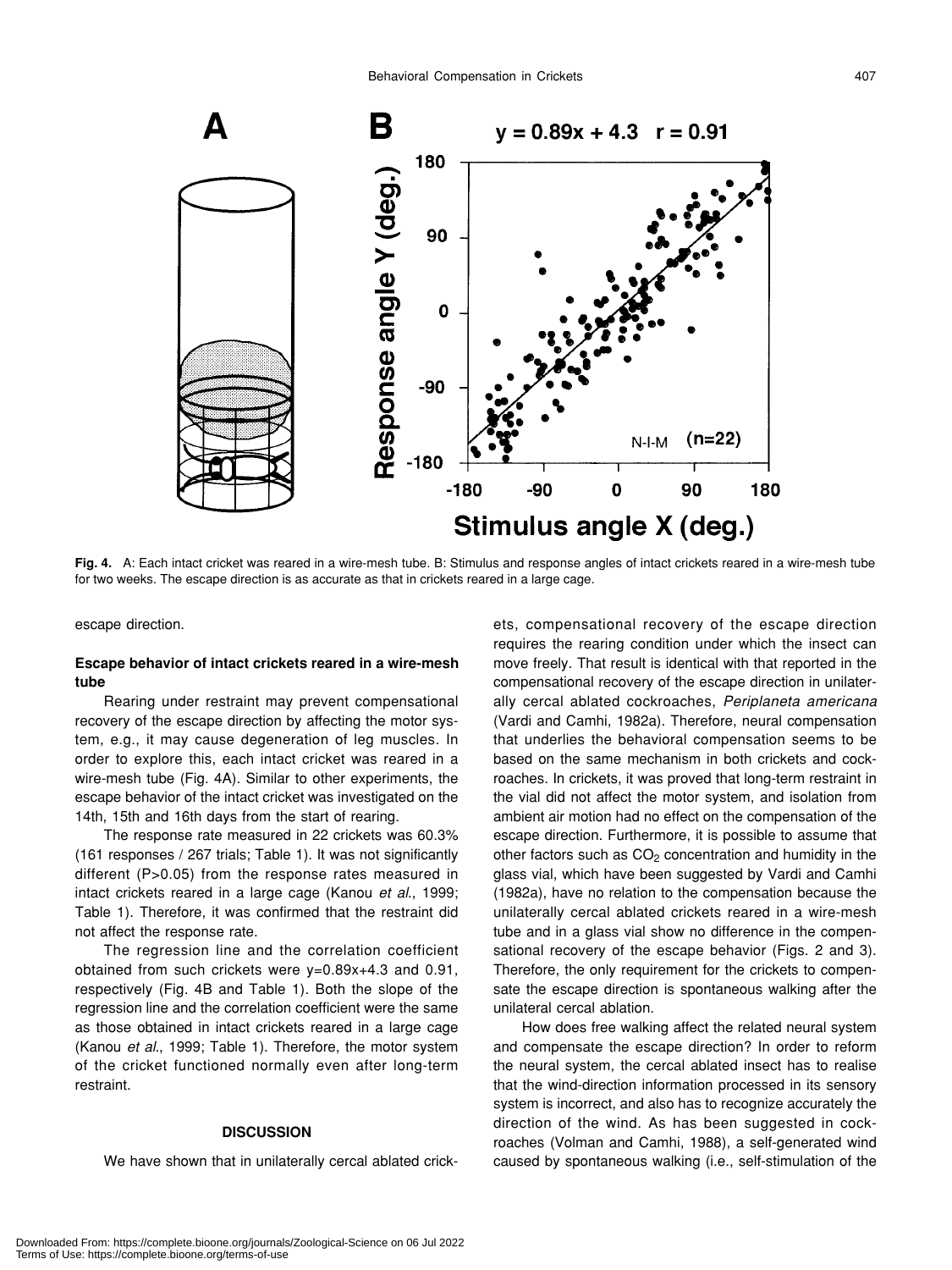cercal sensory system) is the most likely candidate for the reformation because the CNS of the insect should know the direction of the body motion and the direction of air motion, which is opposite to the body motion. Therefore, comparison of the actual activity and the expected activity of some CNS neurons during spontaneous walking is one way for the cricket to recognize whether the sensory system mediates correct wind information or not. It has been revealed that GIs in the cricket CNS carry both directional and intensity information of an air-motion (Tobias and Murphey, 1979; Murphey *et al*., 1977; Kanou, 1991, 1996; Matsuura and Kanou, 1998a) and show compensational functional changes after unilateral cercal ablation (Matsuura and Kanou, 1998b). Furthermore, the activities of the lateral and medial GIs (LGI and MGI) in the cricket, *Acheta domesticus*, are suppressed during walking, and it is assumed to be caused by an efferent control (Murphey and Palka, 1974). On the other hand, other small unidentified cricket GIs are excited during walking (Daley and Delcomyn, 1980a). In the cockroach, *Periplaneta americana*, the GIs are also under efferent control, i.e., the dorsal GIs are excited while the ventral GIs are inhibited during walking (Delcomyn and Daley, 1979; Daley and Delcomyn, 1980a, b). Therefore, GIs are the most likely candidates for such CNS neurons.

For further physiological investigation of the compensation mechanism in the cricket neural system, we made a tentative working hypothesis as follows (Fig. 5). Spontaneous walking is initiated by an Efference (motor output) signal generated from a motor center located somewhere in the CNS (probably in thoracic ganglia). The motor center also generates a copy signal of the Efference (an Efference copy or a Corollary discharge (CD)). The signal affects each GI in different manners, i.e., some GIs are excited and others are inhibited (Murphey and Palka, 1974; Delcomyn and Daley, 1979; Daley and Delcomyn, 1980a, b). The Efference copy is also sent to a neural circuit that we tentatively call an Operator. In the Operator, the expected response of a particular GI is estimated. The estimation is based on both expected inputs from filiform hairs generated by self-stimulation and the excitatory or inhibitory effects of the Efference copy. Then, the expected response of the particular GI is compared with the actual response (Reafference) of the GI in a neural circuit tentatively called a Comparator. When sensory apparatuses are intact or the sensory information from filiform hairs is correct, the two responses must be the same and no signal for compensation is generated. However, when sensory apparatuses have some damage, for example, one of the cerci is missing, there will be a difference between the responses. In such a case, an Error signal based on the inconsistency between the responses is sent to the particular GI from the Comparator for functional compensation. Such a reformation process must be required to occur repeatedly because it takes almost two weeks for the complete compensation of the escape direction (Kanou *et al*., 1999). With regard to this hypothesis, we are now analyzing the functional properties of some descending neurons in the connective just anterior to the TAG during spontaneous walking in crickets (Kanou *et al*.,



**Fig. 5.** Schematic drawing of a tentative hypothesis explaining the compensation mechanism of the cricket escape direction. Solid lines and arrows indicate information flow without showing individual neurons. See text for details.